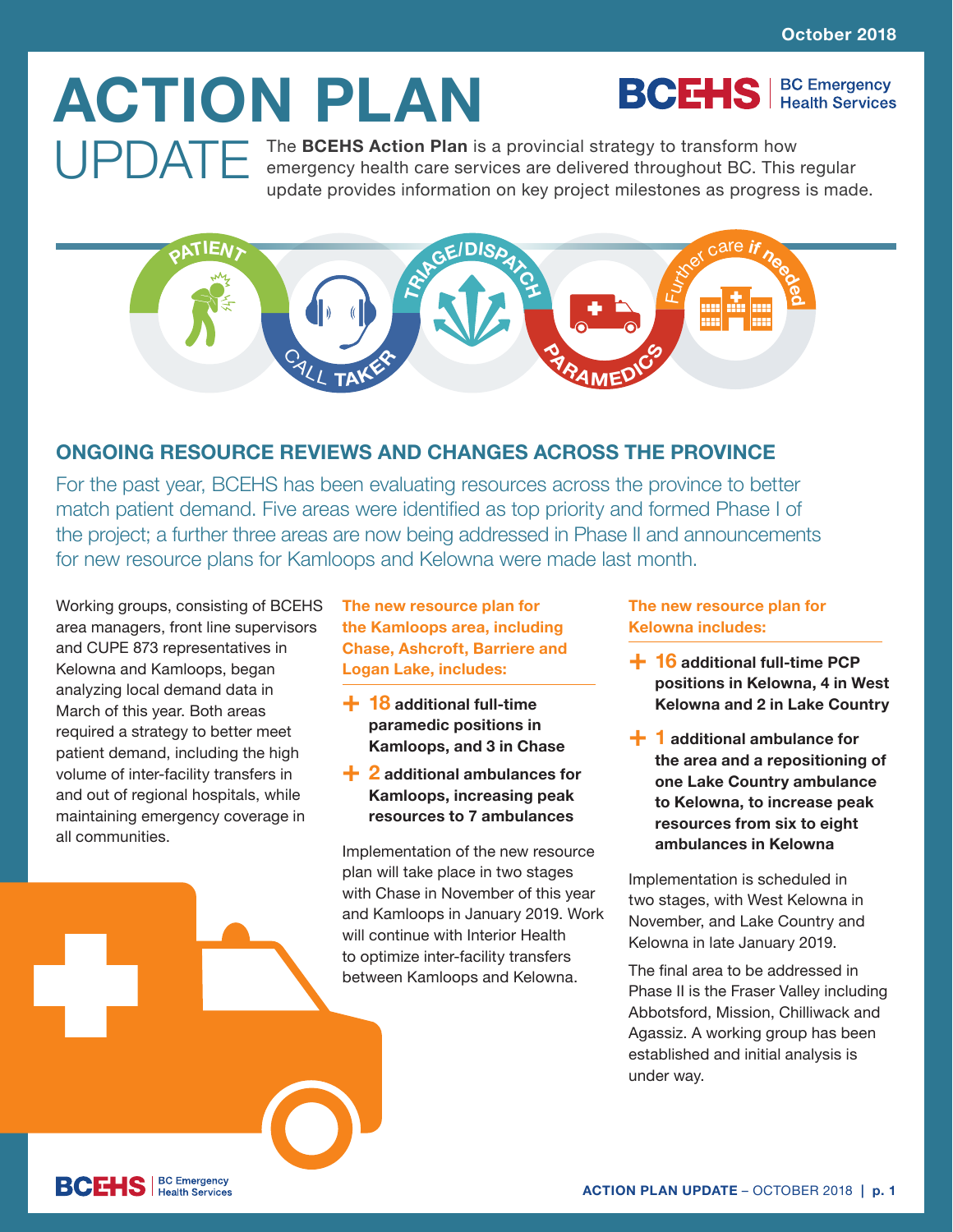

Continuing with the goal of optimizing resources, the results from Phase I are being evaluated. Vancouver was the first to launch a new resource plan in January 2018 and a review of the first six months of data has been conducted to determine the impact of the new plan.

#### **Results of the Vancouver review indicate a positive impact following implementation of changes:**

- **+ Response times for high acuity calls remained strong during, and after transition**
- **+ Investment in resources prior to implementation assisted in improving the crew utilization rate. This improvement has been solidified with permanent resources and current utilization is running at approximately 70%, compared to a historic peak of 74%**
- **+ Implementation greatly improved the balance of workload across shifts, especially the historic difference between day and night shifts**
- **+ Positive feedback has been received from employees regarding new shifts and positions**

Additional recommendations for further improvements are being developed as a result of the sixmonth review.

Implementation in all Phase I communities is now complete, with final resources added to Trail in September. The next community in Phase I to undergo an evaluation of their new resource plan is Nanaimo.

With Phase I and Phase II implementations and announcements to date, we are pleased to have added a total of 115 regular full-time and part-time PCP positions across the province, and to have introduced Regular Part-Time for the first time.

To continue this provincial review of resources, we are now pleased to announce Phase III of the project. This phase will include the Burnaby/Tri-Cities area, Surrey/ Langley and Victoria. Working groups will be formed in each area and initial meetings are expected to start this fall.

For more information on resource changes happening across the province, email **actionplanideas@bcehs.ca**.

## **THE OBJECTIVES OF THE ACTION PLAN ARE TO**

Improve emergency response time for high acuity patients in all communities

**2**

**1**

Improve service and provide sustainable employment in rural and remote communities



Provide more appropriate clinical responses to low acuity patients



Increase the resources available for emergency **responses**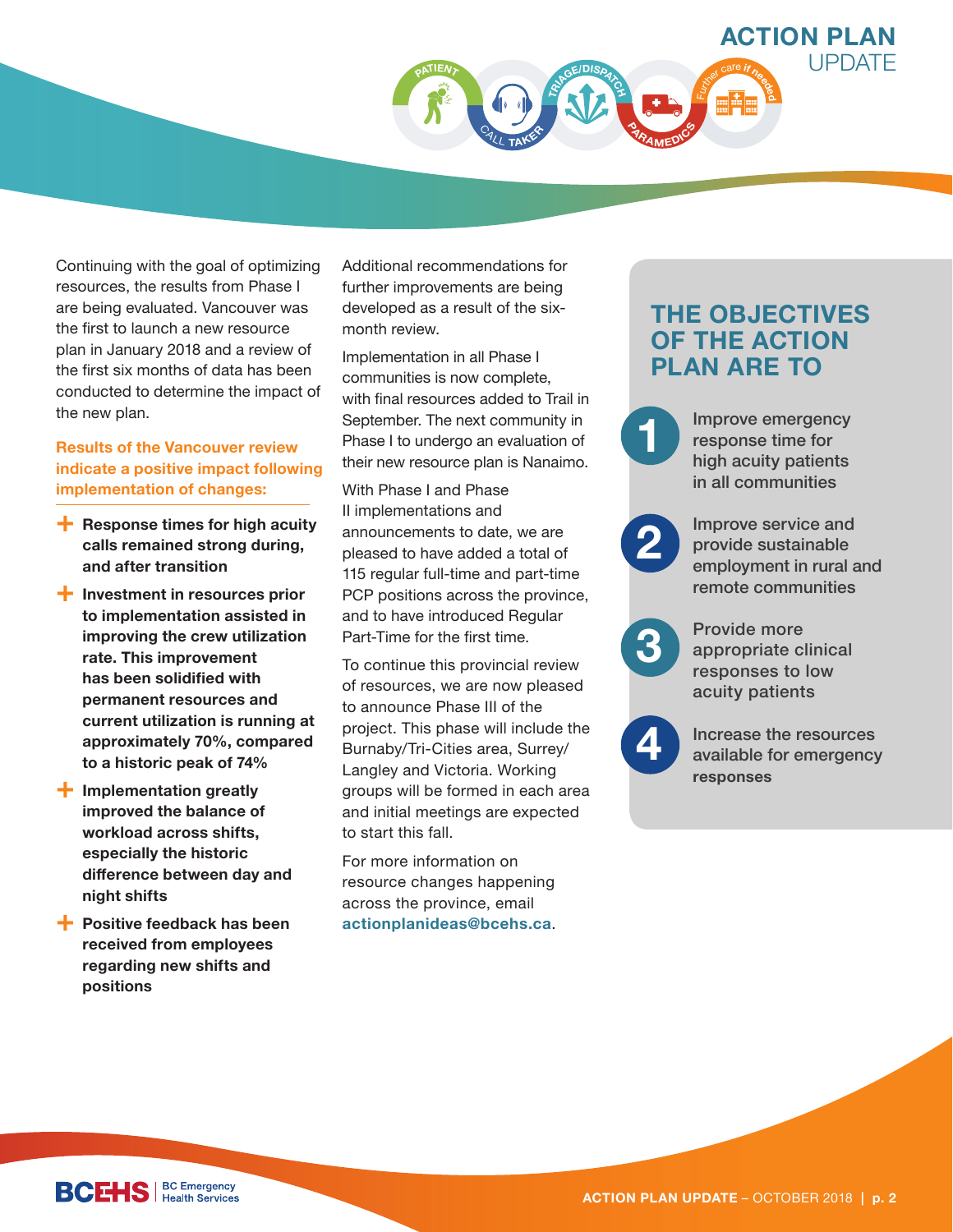

#### **NEW CLINICAL RESPONSE MODEL: A FOUNDATION FOR BETTER PATIENT CARE**

In March 2017, the Emergency Health Services Act was amended to extend the mandate of BCEHS. The change allowed for clinical assessment, advice and follow-up to be delivered over the phone to 9-1-1 callers. In addition, it allowed for paramedics to treat and resolve some medical issues without ambulance transportation to hospital emergency departments.

To support this expanded mandate, a more robust means of reviewing, prioritizing and assigning 9-1-1 calls was launched this past May to optimize the match between patient need and appropriate resource. The system, called the Clinical Response Model (CRM), introduces a new process for dispatching paramedics, ambulances and other resources to patients, and allows dispatchers to more accurately focus ambulances and paramedics on the most lifethreatening situations.

Replacing the Resource Allocation Plan (RAP) with its three levels of prioritization that assumes ambulance transport for every patient, the new model includes six colour-coded levels allowing for a greater variance in prioritization and

response. All 9-1-1 calls continue to be assessed using the international standard Medical Priority Dispatch System (MPDS) and based on the principal patient condition identified, the call is assigned a colour of Purple, Red, Orange, Yellow, Green or Blue. The colour indicates the resource and response type for an event along with the relative priority of the call, with Purple being the highest priority and including conditions such as cardiac or respiratory arrest.

"The Clinical Response Model helps us to get to the most serious calls faster, when minutes and even seconds count, and at the same time it improves the experience for patients who don't require hospital care at all," said Neil Lilley, Senior Executive Director, Patient Care Communications and Planning.

For calls that are non-urgent, the CRM paves the way for the delivery of alternative solutions for patients. A patient calling with a minor infection or nausea concerns for example, can be given immediate care with advice from a nurse in the secondary triage trial, currently underway in dispatch. Plans are also in development regarding a trial whereby dedicated paramedic response units would provide patient treatment and issue resolution on-site, in community and home environments. These alternative care options improve patient care by providing more timely and appropriate treatment and, at the same time, increase the availability of paramedic crews for the most urgent calls.

In addition to improving patient care and resource availability, the Clinical Response Model has helped to refine the criteria under which Fire First Responders are called to an event. Co-responses, or times when both BCEHS and Fire First Responders are called to a scene, are focused on: Purple and Red calls that are life-threatening and the most time-critical; some Orange calls where ambulance response is likely to take more than 10 minutes; any call involving a motor vehicle accident, hazmat, drowning/near drowning or fire; and other specific scenarios where their expertise and tactical support is required.

"This new system aligns BCEHS with best practices globally and is another step toward transforming the organization from an ambulance transport service into an emergency health care service," continued Lilley.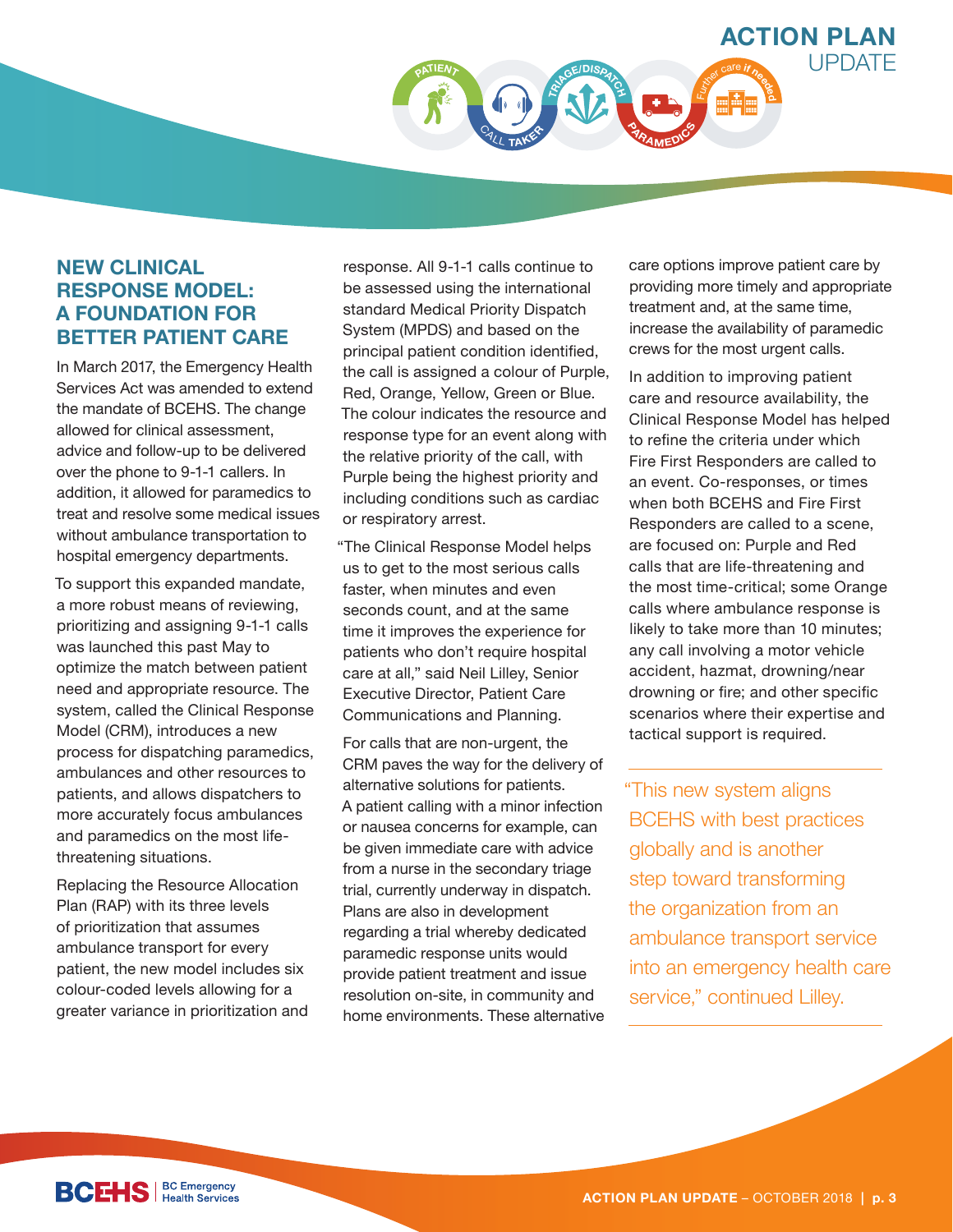**ACTION PLAN**   $UP\Gamma$ **TR<sup>I</sup>AGE/DISPATC<sup>H</sup>** <sup>F</sup>urthe<sup>r</sup> <sup>c</sup>ar<sup>e</sup> **<sup>i</sup><sup>f</sup> <sup>n</sup>eede<sup>d</sup>** <sup>C</sup>AL<sup>L</sup> **<sup>T</sup>AKE<sup>R</sup> <sup>P</sup>ARAMED<sup>I</sup>C<sup>S</sup>**

#### **NEW TRIAL BRINGS TRIAGE SUPPORT INTO DISPATCH**

With a growing and aging population in British Columbia, demand on emergency services is increasing, and ensuring that the most critical emergencies are supported in a timely matter is a priority.

Matching the most appropriate response to patient need is crucial in optimizing patient care and supporting this priority. Given that 30% of 9-1-1 calls are non-emergent in nature, having alternative solutions for these low acuity patients allows for resources to be more readily available for every patient in need.

This past June, BCEHS started a trial that brought a nurse into the Vancouver dispatch centre to provide clinical assessment over the telephone to some 9-1-1 callers with non-urgent concerns. This service provides a secondary level of triage that, in some cases, allows for the resolution of concerns without involving paramedic care.

"Clinically assessing individuals with non-urgent medical concerns at this level allows us to deliver immediate support and direction, and at the same time, it often frees up our service to be available to patients who need urgent paramedic care," said Rene Bernklau, Clinical Operations Manager.

This trial supports our continual goal of ensuring patients have the right kind of support, where and when they need it.

The long-standing partnership BCEHS has with HealthlinkBC continues to operate as usual. The calls that are unquestionably nonurgent (Blue calls) continue to be directly transferred to this service before they enter the BCEHS dispatch system. However, for the low acuity calls that require further information to more accurately identify the most appropriate response, the secondary triage nurses in BCEHS dispatch will follow up. BC residents should continue to utilize 8-1-1 for health advice regarding situations that are not urgent in nature.

When other non-urgent calls are awaiting dispatch of an ambulance, the BCEHS secondary triage nurses may contact patients directly and provide a secondary assessment. When appropriate, the nurse will provide direction regarding the use of local community care providers, suggest

alternative transportation options if medical oversight isn't required, or provide self-care advice. In some cases, patients are re-coded to receive more urgent paramedic care. If an ambulance is dispatched, the nurse assessment results in paramedics getting additional clinical data that provides a more thorough understanding of what the patient needs.

Currently, with one nurse, the trial is capturing 30% of low acuity calls in the lower mainland. The trial is set to expand by early December with the training of an additional five nurses, bringing the total to six, and introducing a supervisor role. This will allow the secondary triage team to provide support when the majority of lower acuity calls occur between 7AM and 11PM, seven days a week.

To learn more about the trial email **actionplanupdates@bcehs.ca**.

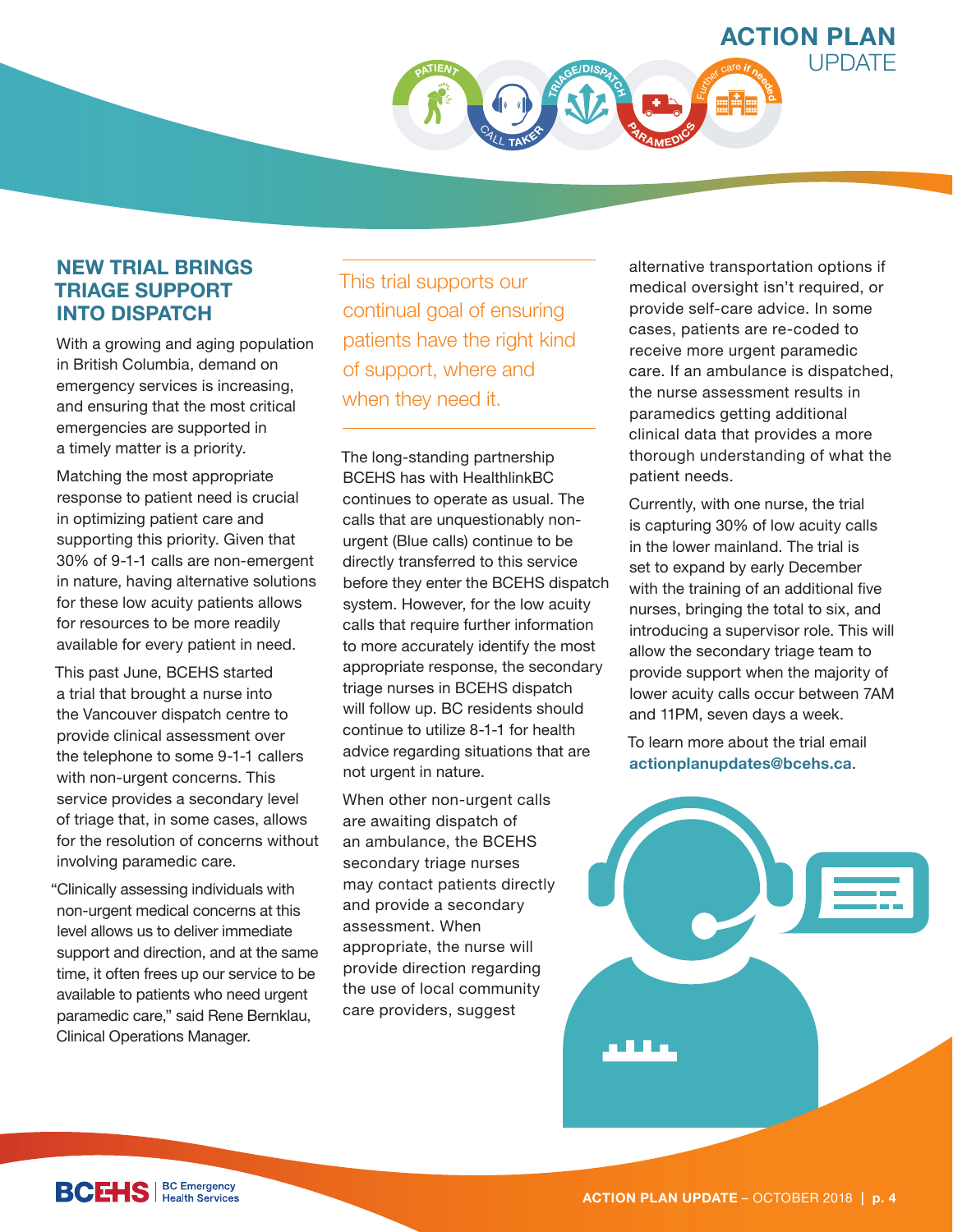



### **NEW MANAGEMENT TOOL FOR UNIT CHIEFS UNDER DEVELOPMENT**

In March 2018, a three-month trial was launched to support unit chiefs in improving station level operational effectiveness. The trial introduced a new management tool, called the Unit Chief Performance Check-In tool, to track a variety of performance measures including staffing and operational impacts.

The trial was launched with 12 full-time unit chiefs and their area managers, representing stations of various sizes and in a range of locations from metro to rural. Following an orientation, the unit

chiefs regularly reviewed performance data to identify trends and patterns, and had weekly meetings with their area managers to report station specific progress, discuss strategies to manage issues and identify opportunities to improve.

Over the twelve-week period, the utilization of the tool enabled unit chiefs to better identify issues and proactively make evidence-based decisions to mitigate them. Feedback from trial participants indicated that in just one month, improvements in operational effectiveness occurred. Additional feedback from the trial is being used to further develop the tool.

Email **actionplanideas@bcehs.ca** for more information.

### **COMMUNITY PARAMEDICINE EXPANDS TO IMPROVE PATIENT CARE**

The introduction of community paramedicine into rural and remote communities across British Columbia is filling healthcare gaps and helping to stabilize paramedic presence. By delivering patient-focused, appropriate care in a home setting, patients are assisted in managing their own care and treatment, where safe and appropriate to do so.

#### **Since the launch of the program in January 2016 to August 31, 2018:**

- **+ 108 primary care paramedics with IV endorsement (PCP IVs) have been recruited into community paramedic (CP) positions in 86 communities**
- **+ 1,246 patients have been seen by community paramedics, most of which were referred by a physician or nurse**
- **+ 14,957 visits to patients' homes have been made by community paramedics**
- **+ Community paramedics have responded to 210 emergency calls while on a CP shift and have improved emergency response capacity by taking additional emergency shifts thereby reducing out of service ambulance hours**

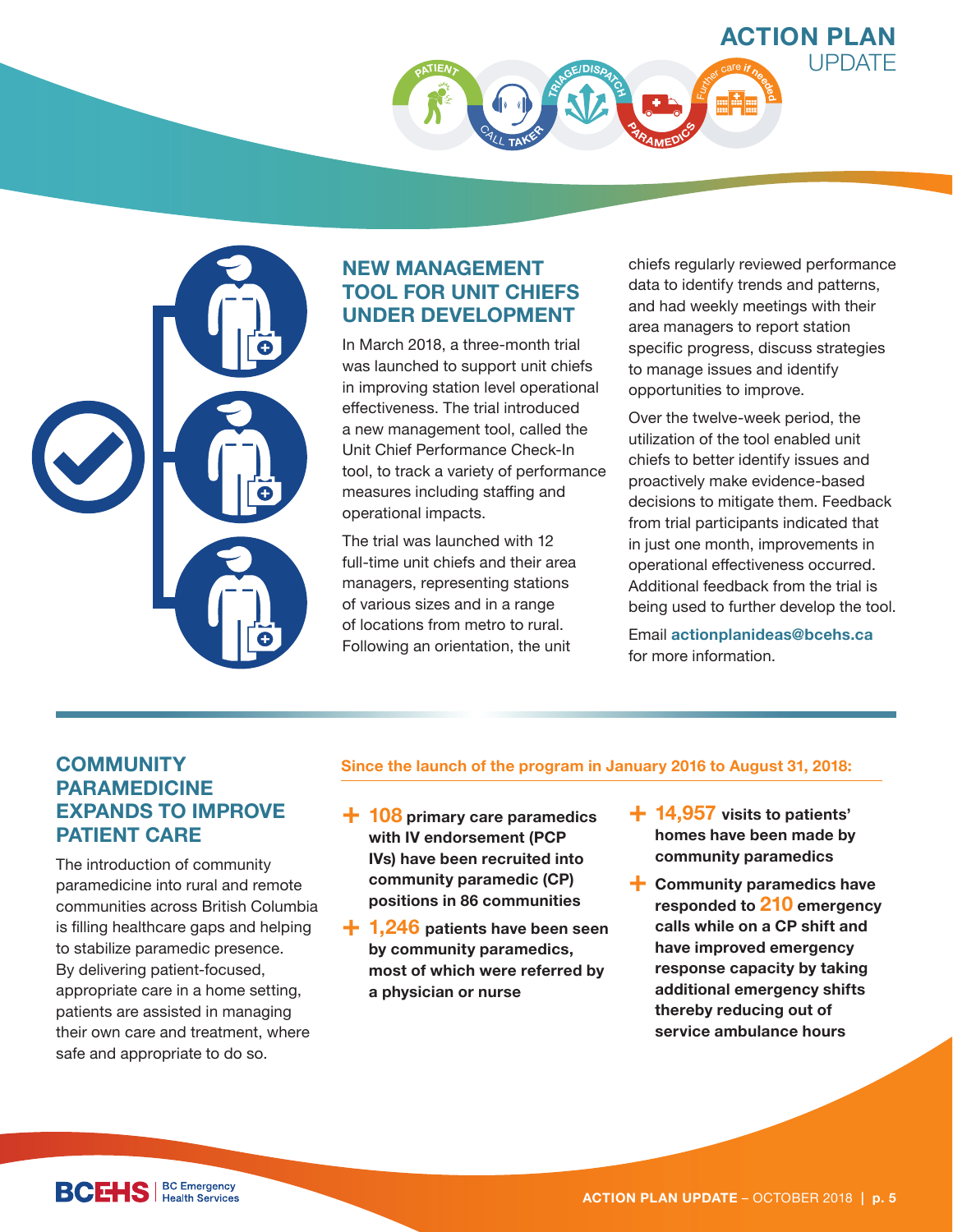

With a successful program 
underway, services provided by 
PCP IV community paramedics are expanding to include palliative care and home health monitoring. In addition, Advanced Care Paramedics (ACP) are now being introduced into the program as a research project to identify how to best incorporate ACPs into rural and remote communities, and build on their enhanced skill set to support emergency and community health. Called Rural Advanced Care Community Paramedics (RACCP), this role is positioned to support
 a wider range of care to patients
 with more serious medical issues in home, clinic and facility settings. Six communities including Fort St. John, Valemount, Prince Rupert, Cranbrook, Campbell River, and Ganges on Salt Spring Island, are the first that will be able to provide rural advanced care community paramedic services.

#### **The RACCP in/on:**

- **+ Salt Spring Island has completed CP orientation and has been working in the community since June**
- **+ Campbell River has completed CP orientation and is currently completing the BCEHS ACP Mentorship program**
- **+ Cranbrook is currently completing CP orientation and is expected to be working in the community by mid-November**

The remaining rural advanced care community paramedicine positions will be reposted this month. Evaluation results of this new role will be shared when available.

Additional program changes are also underway with the transition from community paramedicine regional training officers (RTOs) to CP instructors/preceptors/ mentors (CP IPMs). RTO positions were established in 2016 as temporary two-year positions responsible for helping to define the CP role, establish treatment guidelines, and identify and support best practice. It was quickly recognized that this role was pivotal in supporting the program and as such, with the temporary roles ending, the new CP IPM ad hoc role was created to fill this need. New positions were posted in July and 19 successful candidates have now been hired, with training scheduled for November 2018. Stationed throughout the province, the CP IPMs will continue orientation, practice support and mentorship, and will lead ongoing program development and sustainment.

For questions, comments, or more information about changes in community paramedicine, email **CommunityParamedicine@bcehs.ca**.



**BCEHS** | BC Emergency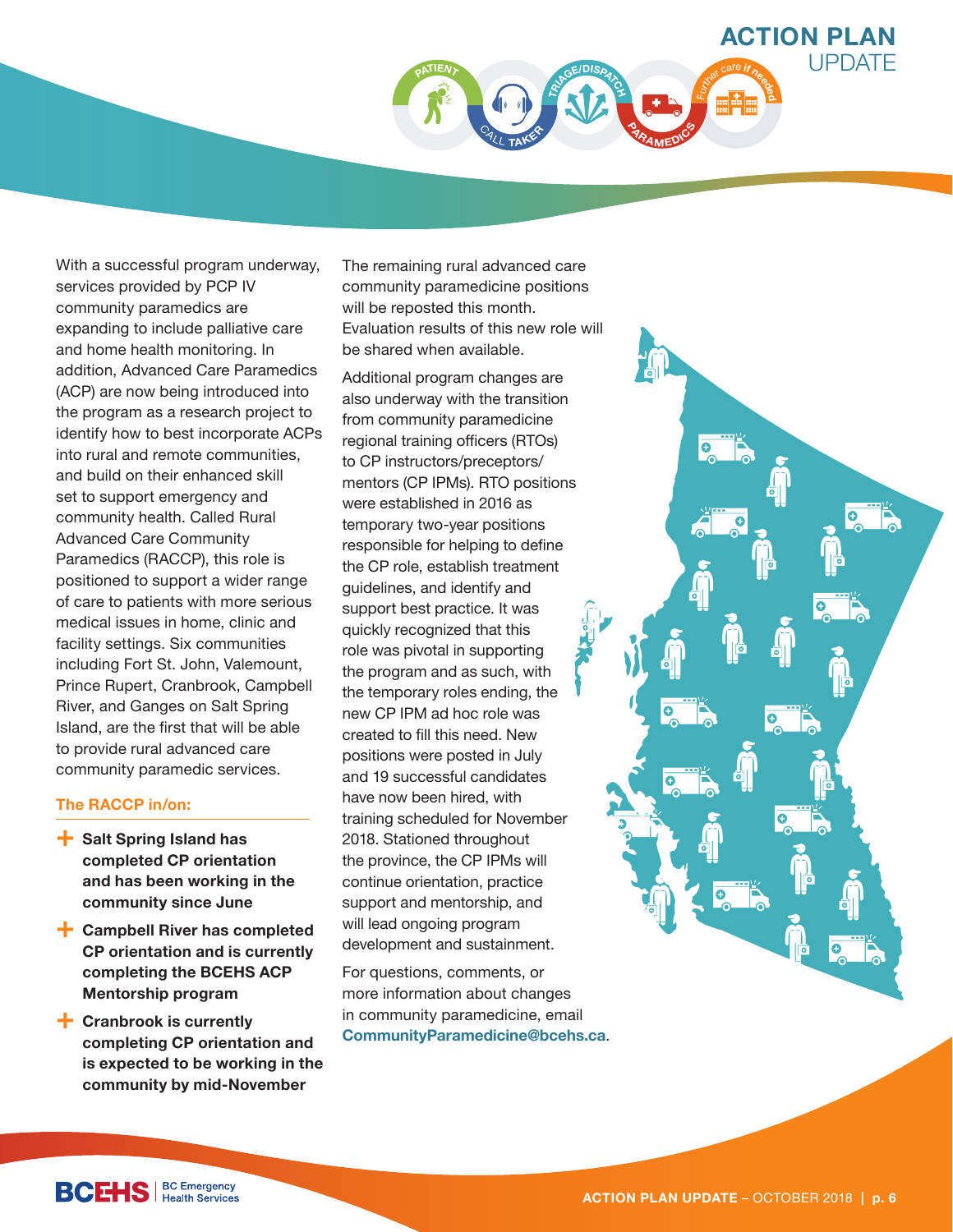

#### **PARAMEDIC PRACTICE LEADERS - PARAMEDICS LEADING PARAMEDIC PRACTICE**

Three highly accomplished paramedics were recently hired to fill a new role at BCEHS, the role of Paramedic Practice Leader (PPL). Under the direction of Clinical and Medical Programs, this team is tasked with ensuring the highest standard of patient care is delivered throughout the province. While the team works together to continually assess, inform and develop clinical leadership, education and research, each PPL oversees a separate



portfolio of clinical specialties along with a specific geographic region.

"Bringing paramedics directly into the strategic oversight and development of how the profession delivers service is critical to optimizing patient care," said Joe Acker, Director of Clinical and Professional Practice. "Our newly appointed Paramedic Practice Leaders are a key component in our ongoing goal of pursuing excellence in paramedicine."

Responsible for leading the development of programs, guidelines, protocols and policies in clinical and professional practice, an important part of the PPL portfolio is gathering and interpreting feedback from paramedics and integrating those experiences into change initiatives. To initiate this process, the team has been touring the province meeting directly with individual paramedics and conducting Town Halls in stations to answer questions, act as a resource, engage front-line staff and share information about change initiatives. In addition, each PPL is in the field one day a week assisting with calls to ensure they are directly exposed to existing challenges and opportunities.

To further leverage their experience, Paramedic Practice Leaders are also providing clinical input into educational programs. Working with Learning Development and Medical Directors, this team is informing and supporting the delivery of education training initiatives. They are also tasked with establishing strong networks with academic institutions and other key partners to undertake and support research opportunities that support evidence-based practice initiatives. In collaboration with the Emergency Medical Assistants Licensing Branch, the team is working toward updating regulation and licensing processes to ensure national best practices are met and that paramedics in British Columbia provide the highest level of clinical and professional practice.

"This paramedic clinical leadership will prompt the development of impactful programs to further professionalize the practice," continued Acker, "it's an exciting time to be in paramedicine."

Watch the Action Plan Update for more news on the Clinical and Professional Practice team and the Paramedic Practice Leaders.